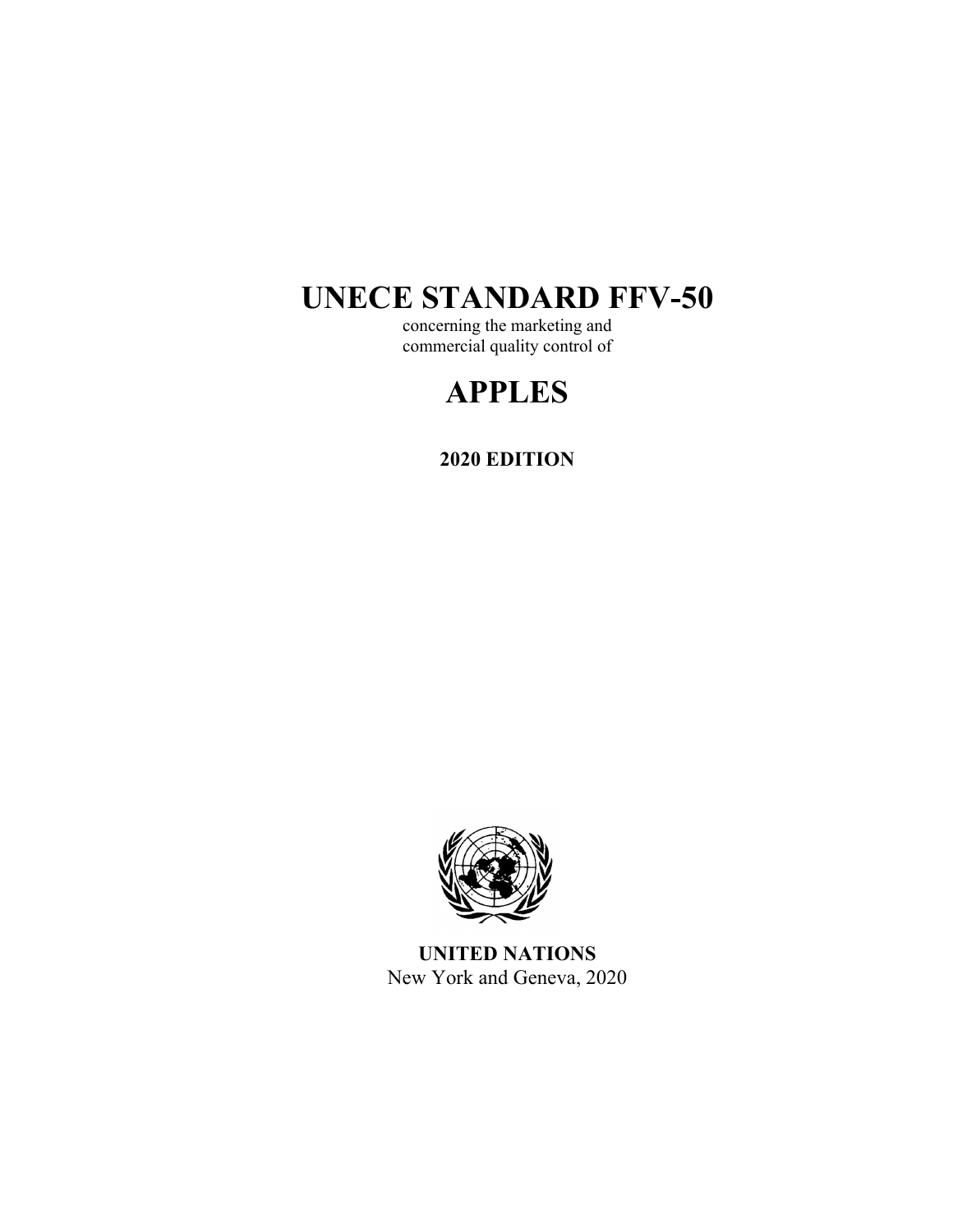#### **NOTE**

#### **Working Party on Agricultural Quality Standards**

The commercial quality standards developed by the Working Party on Agricultural Quality Standards of the United Nations Economic Commission for Europe (UNECE) help facilitate international trade, encourage highquality production, improve profitability and protect consumer interests. UNECE standards are used by governments, producers, traders, importers and exporters, and other international organizations. They cover a wide range of agricultural products, including fresh fruit and vegetables, dry and dried produce, seed potatoes, meat, cut flowers, eggs and egg products.

Any member of the United Nations can participate, on an equal footing, in the activities of the Working Party. For more information on agricultural standards, please visit our website  $\langle$ www.unece.org/trade/agr>.

The present Standard for Apples is based on document ECE/CTCS/WP.7/2017/21 reviewed and adopted by the Working Party at its seventy-third session and editorial changes adopted during an inter-sessional approval procedure in February 2018, and document ECE/CTCS/WP.7/2020/8, reviewed and adopted by the Working Party in 2020 (inter-sessional approval procedure).

Aligned with the Standard Layout (2017)

The designations employed and the presentation of the material in this publication do not imply the expression of any opinion whatsoever on the part of the United Nations Secretariat concerning the legal status of any country, territory, city or area or of its authorities, or concerning the delimitation of its frontiers or boundaries. Mention of company names or commercial products does not imply endorsement by the United Nations.

All material may be freely quoted or reprinted, but acknowledgement is requested.

Please contact the following address with any comments or enquiries:

Agricultural Standards Unit Economic Cooperation and Trade Division United Nations Economic Commission for Europe Palais des Nations CH-1211 Geneva 10, Switzerland E-mail: agristandards@unece.org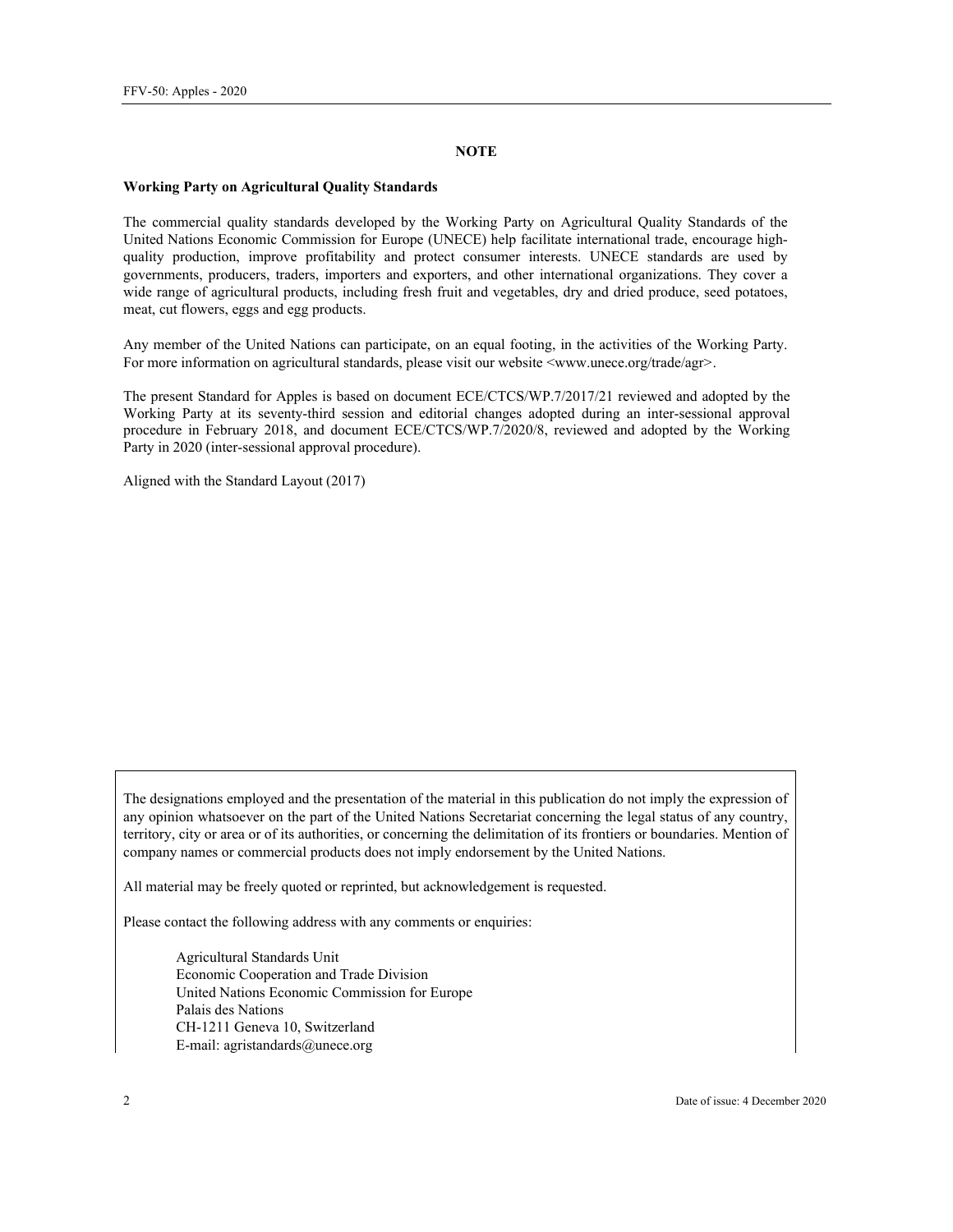## **UNECE Standard FFV-50 concerning the marketing and commercial quality control of Apples**

## **I. Definition of produce**

This standard applies to apples of varieties (cultivars) grown from *Malus domestica* Borkh. to be supplied fresh to the consumer, apples for industrial processing being excluded.

## **II. Provisions concerning quality**

The purpose of the standard is to define the quality requirements for apples after preparation and packaging.

However, if applied at stages following export, products may show in relation to the requirements of the standard:

- a slight lack of freshness and turgidity;
- for products graded in classes other than the "Extra" Class, a slight deterioration due to their development and their tendency to perish.

The holder/seller of products may not display such products or offer them for sale, or deliver or market them in any manner other than in conformity with this standard. The holder/seller shall be responsible for observing such conformity.

#### **A. Minimum requirements**

In all classes, subject to the special provisions for each class and the tolerances allowed, the apples must be:

- intact;
- sound; produce affected by rotting or deterioration such as to make it unfit for consumption is excluded;
- clean, practically free of any visible foreign matter;
- practically free from pests;
- free from damage caused by pests affecting the flesh;
- free from serious watercore<sup>1</sup>;
- free of abnormal external moisture;
- free of any foreign smell and/or taste.

 <sup>1</sup> Varieties marked with "V" in the annex are exempt from the provisions on serious watercore.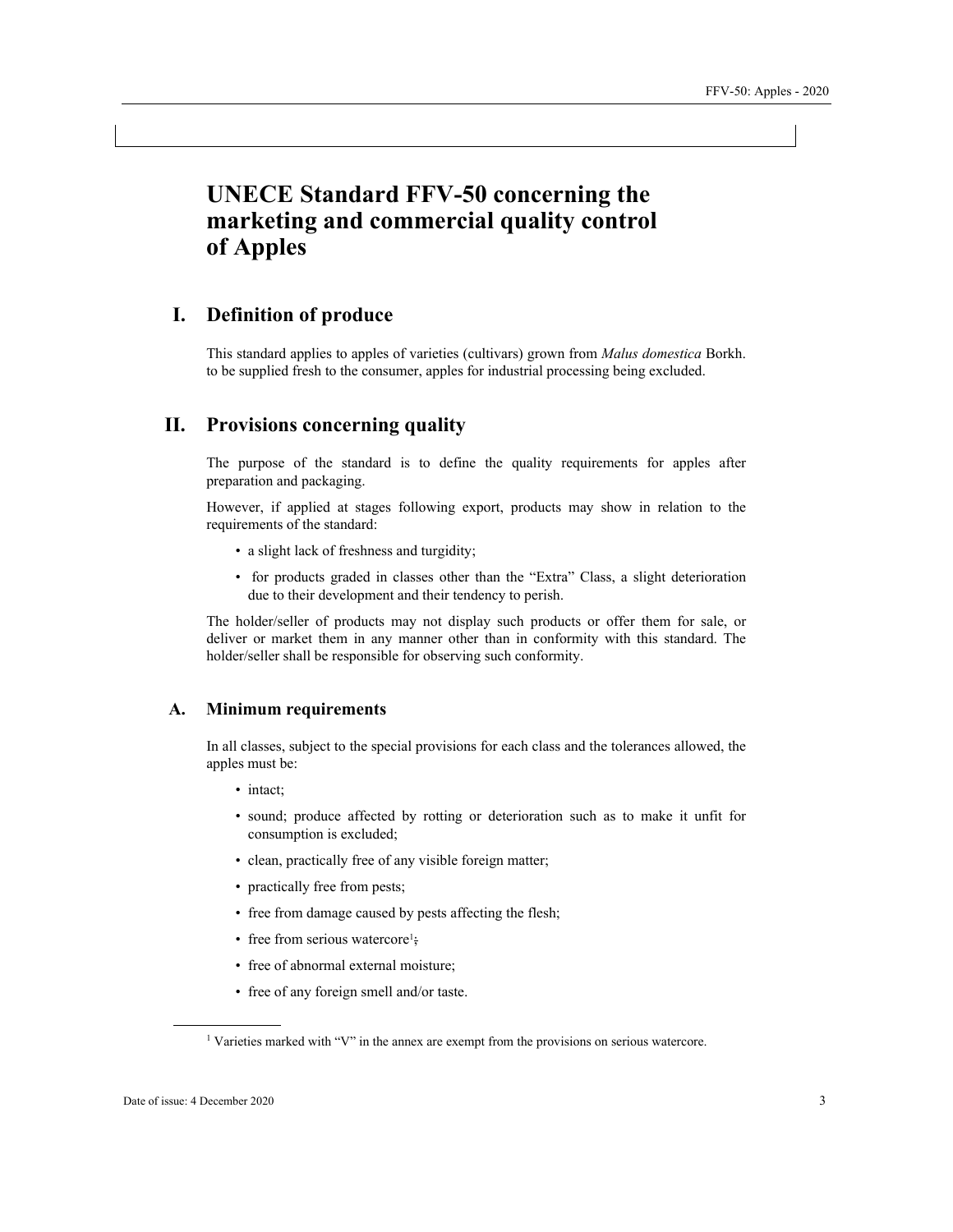The development and condition of the apples must be such as to enable them:

- to withstand transportation and handling;
- to arrive in satisfactory condition at the place of destination.

#### **B. Maturity requirements**

The development and state of maturity of the apples must be such as to enable them to continue their ripening process and to reach a satisfactory degree of ripeness.

In order to verify the minimum maturity requirements, several parameters can be considered (e.g. morphological aspect, taste, firmness and refractometric index).

#### **C. Classification**

Apples are classified in three classes, as defined below:

#### **(i) "Extra" Class**

Apples in this class must be of superior quality. They must be characteristic of the variety<sup>2</sup> and the stalk must be intact.

Apples must express the following minimum surface colour characteristic of the variety<sup>3</sup>:

- 3/4 of total surface red coloured in case of colour group A;
- 1/2 of total surface mixed red coloured in case of colour group B;
- 1/3 of total surface slightly red coloured, blushed or striped in case of colour group C;
- no minimum colour requirement in case of colour group D.

The flesh must be perfectly sound.

They must be free from defects, with the exception of very slight superficial defects, provided these do not affect the general appearance of the produce, the quality, the keeping quality and presentation in the package:

- very slight skin defects;
- very slight russeting<sup>4</sup>, such as;
	- brown patches that may not go outside the stem cavity and may not be rough and/or,
	- slight isolated traces of russeting.

<sup>&</sup>lt;sup>2</sup> A non-exhaustive list of varieties providing a classification on colouring and russeting is set out in the annex to this standard.<br><sup>3</sup> Reservation by the United States: For "Extra" Class and Class I, due to differences in its national

legislation that allow different colour requirements.<br>4 Varieties marked with "R" in the annex are exempt from the provisions on russeting.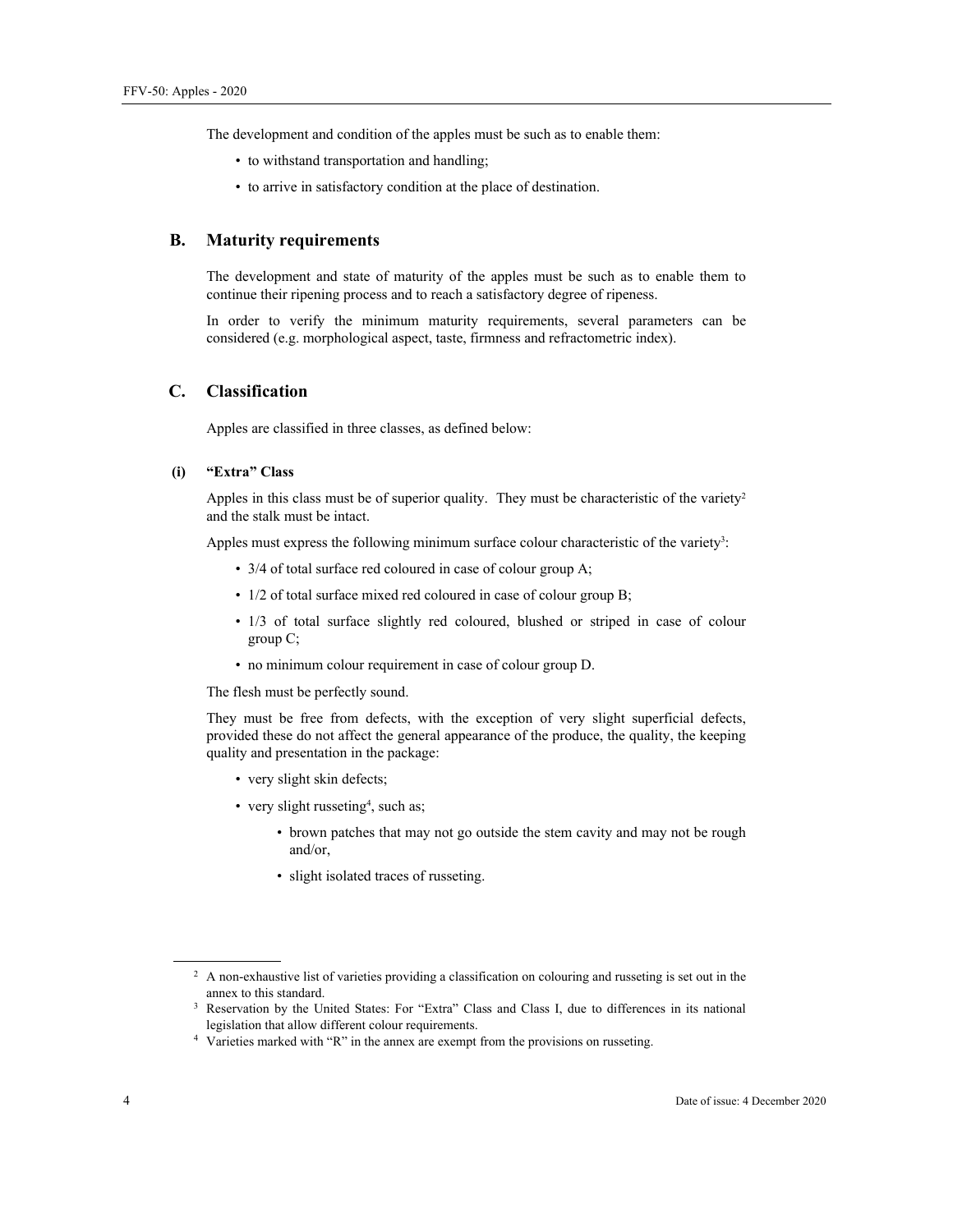#### **(ii) Class I**

Apples in this class must be of good quality. They must be characteristic of the variety<sup>1</sup>.

Apples must express the following minimum surface colour characteristic of the variety<sup>2</sup>:

- 1/2 of total surface red coloured in case of colour group A;
- 1/3 of total surface mixed red coloured in case of colour group B;
- 1/10 of total surface slightly red coloured, blushed or striped in case of colour group C;
- no minimum colour requirement in case of colour group D.

The flesh must be perfectly sound.

The following slight defects, however, may be allowed, provided these do not affect the general appearance of the produce, the quality, the keeping quality and presentation in the package:

- a slight defect in shape;
- a slight defect in development;
- slight defects in colouring;
- slight bruising not exceeding 1 cm² in area and not discoloured;
- slight skin defects, which must not extend over more than:
	- 2 cm in length for defects of elongated shape,
	- 1 cm² of the total surface area for other defects, with the exception of scab (*Venturia inaequalis*), which must not extend over more than 0.25 cm², cumulative, in area.
- slight russeting<sup>3</sup>, such as:
	- brown patches that may go slightly beyond the stem or pistil cavities but may not be rough and/or;
	- thin net-like russeting not exceeding 1/5 of the total fruit surface and not contrasting strongly with the general colouring of the fruit and/or;
	- dense russeting not exceeding 1/20 of the total fruit surface, while;
	- thin net-like russeting and dense russeting taken together may not exceed a maximum of 1/5 of the total surface of the fruit.

The stalk may be missing, provided the break is clean and the adjacent skin is not damaged.

#### **(iii) Class II**

This class includes apples that do not qualify for inclusion in the higher classes, but satisfy the minimum requirements specified above.

The flesh must be free from major defects.

The following defects may be allowed, provided the apples retain their essential characteristics as regards the quality, the keeping quality and presentation:

- defects in shape;
- defects in development;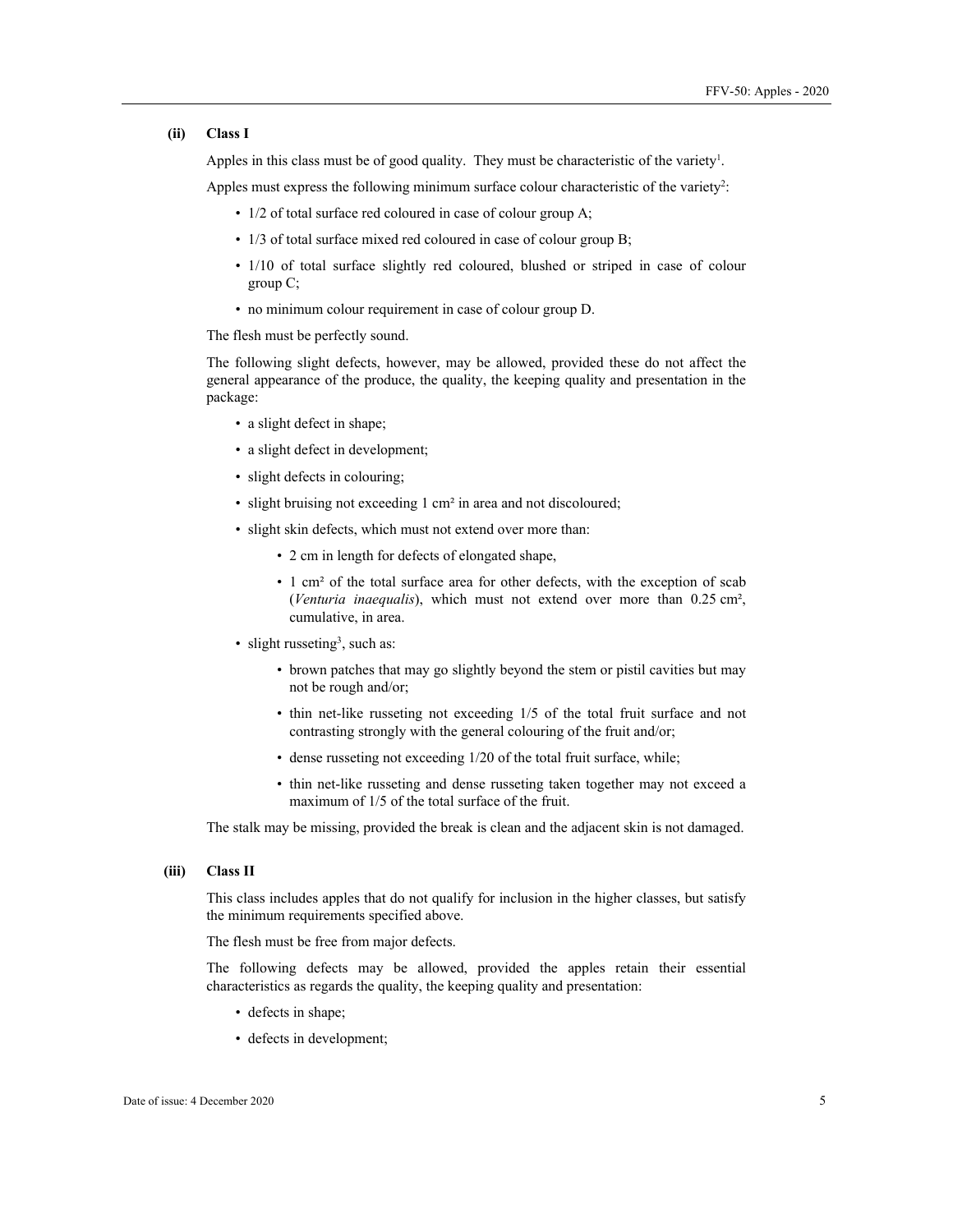- defects in colouring;
- slight bruising not exceeding 1.5 cm² in area which may be slightly discoloured;
- skin defects, which must not extend over more than:
	- 4 cm in length for defects of elongated shape,
	- 2.5 cm² total surface area for other defects, with the exception of scab (*Venturia inaequalis*), which must not extend over more than 1 cm², cumulative, in area.
- slight russeting<sup>3</sup>, such as:
	- brown patches that may go beyond the stem or pistil cavities and may be slightly rough and/or;
	- thin net-like russeting not exceeding 1/2 of the total fruit surface and not contrasting strongly with the general colouring of the fruit and/or;
	- dense russeting not exceeding 1/3 of the total fruit surface, while;
	- thin net-like russeting and dense russeting taken together may not exceed a maximum of 1/2 of the total surface of the fruit.

## **III. Provisions concerning sizing**

Size is determined either by the maximum diameter of the equatorial section or by weight.

The minimum size shall be 60 mm, if measured by diameter, or 90 g, if measured by weight. Fruit of smaller sizes may be accepted if the Brix level of the produce is equal to or greater than 10.5° Brix and the size is not smaller than 50 mm or 70 g.

To ensure uniformity in size, the range in size between produce in the same package shall not exceed<sup>5</sup>:

- (a) For fruit sized by diameter:
	- 5 mm for "Extra" Class fruit and for Classes I and II fruit packed in rows and layers<sup>6</sup>;
	- 10 mm for Class I fruit packed in sales packages or loose in the package.7
- (b) For fruit sized by weight:
	- For "Extra" Class and Class I and II fruit packed in rows and layers:

| Range (g) | Weight difference (g) |
|-----------|-----------------------|
| 70-90     | 15                    |
| 91-135    | 20                    |

<sup>5</sup> Reservation by the United States: Due to differences in the national legislation that allows the uniformity by diameter up to 12.5 mm for all apples irrespective of their size and/or class.

<sup>&</sup>lt;sup>6</sup> However, for apples of the varieties Bramley's Seedling (Bramley, Triomphe de Kiel) and Horneburger, the difference in diameter may amount to 10 mm. 7

 $\frac{7}{1}$  However, for apples of the varieties Bramley's Seedling (Bramley, Triomphe de Kiel) and Horneburger, the difference in diameter may amount to 20 mm.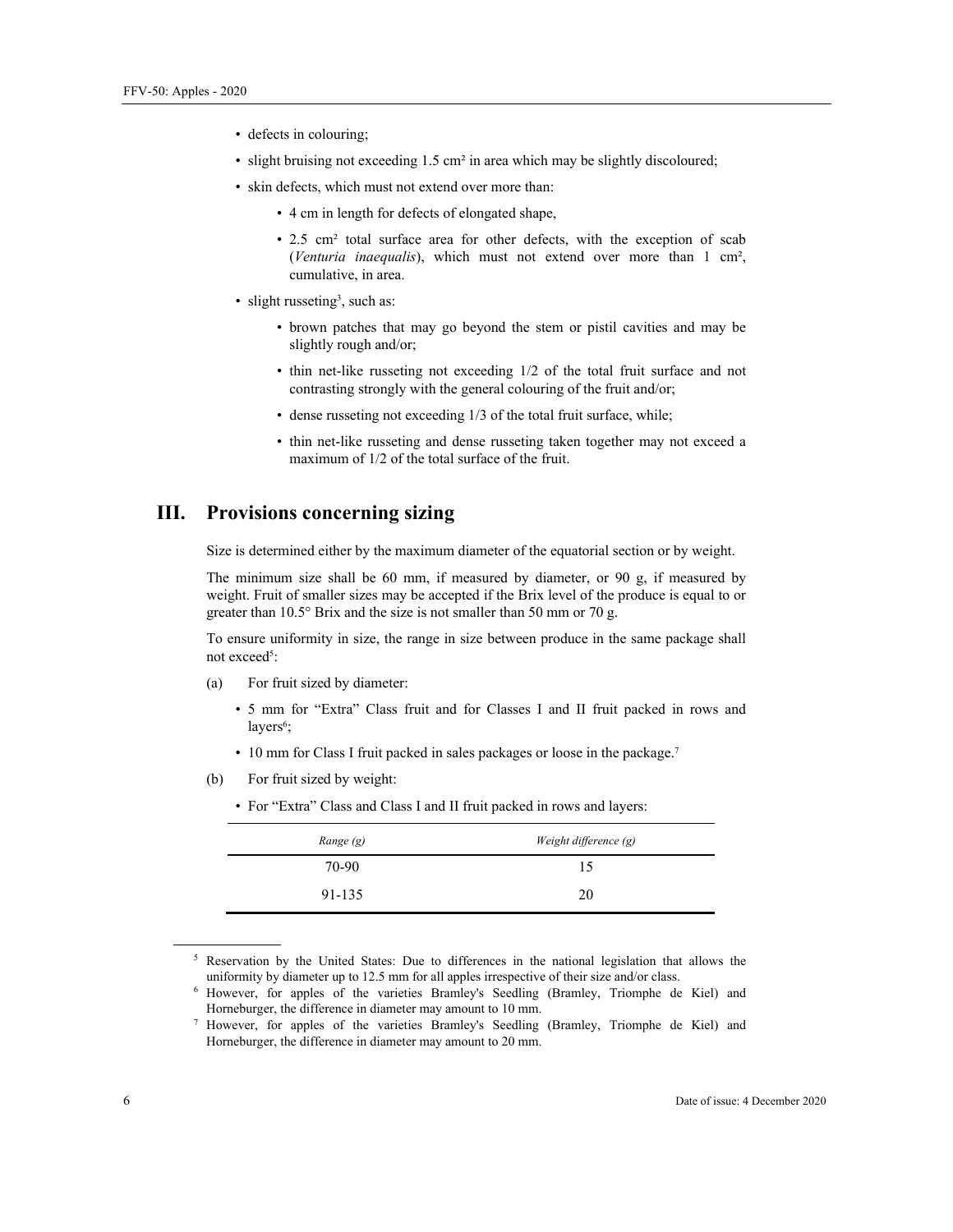| Range (g) | Weight difference (g) |
|-----------|-----------------------|
| 136-200   | 30                    |
| 201-300   | 40                    |
| > 300     | 50                    |
|           |                       |

• For Class I fruit packed in sales packages or loose in the package:

| Range (g) | Weight difference (g) |
|-----------|-----------------------|
| 70-135    | 35                    |
| 136-300   | 70                    |
| > 300     | 100                   |

There is no sizing uniformity requirement for Class II fruit packed in sales packages or loose in the package.

Varieties of miniature apples, marked with an "M" in the Annex to this standard, are exempted from the sizing provisions. These miniature varieties must have a minimum Brix level of 12°.

## **IV. Provisions concerning tolerances**

At all marketing stages, tolerances in respect of quality and size shall be allowed in each lot for produce not satisfying the requirements of the class indicated.

#### **A. Quality tolerances**

#### **(i) "Extra" Class**

A total tolerance of 5 per cent, by number or weight, of apples not satisfying the requirements of the class but meeting those of Class I is allowed. Within this tolerance not more than 0.5 per cent in total may consist of produce satisfying the requirements of Class II quality.

#### **(ii) Class I**

A total tolerance of 10 per cent, by number or weight, of apples not satisfying the requirements of the class but meeting those of Class II is allowed. Within this tolerance not more than 1 per cent in total may consist of produce satisfying neither the requirements of Class II quality nor the minimum requirements, or of produce affected by decay.

#### **(iii) Class II**

A total tolerance of 10 per cent, by number or weight, of apples satisfying neither the requirements of the class nor the minimum requirements is allowed. Within this tolerance not more than 2 per cent in total may consist of produce affected by decay.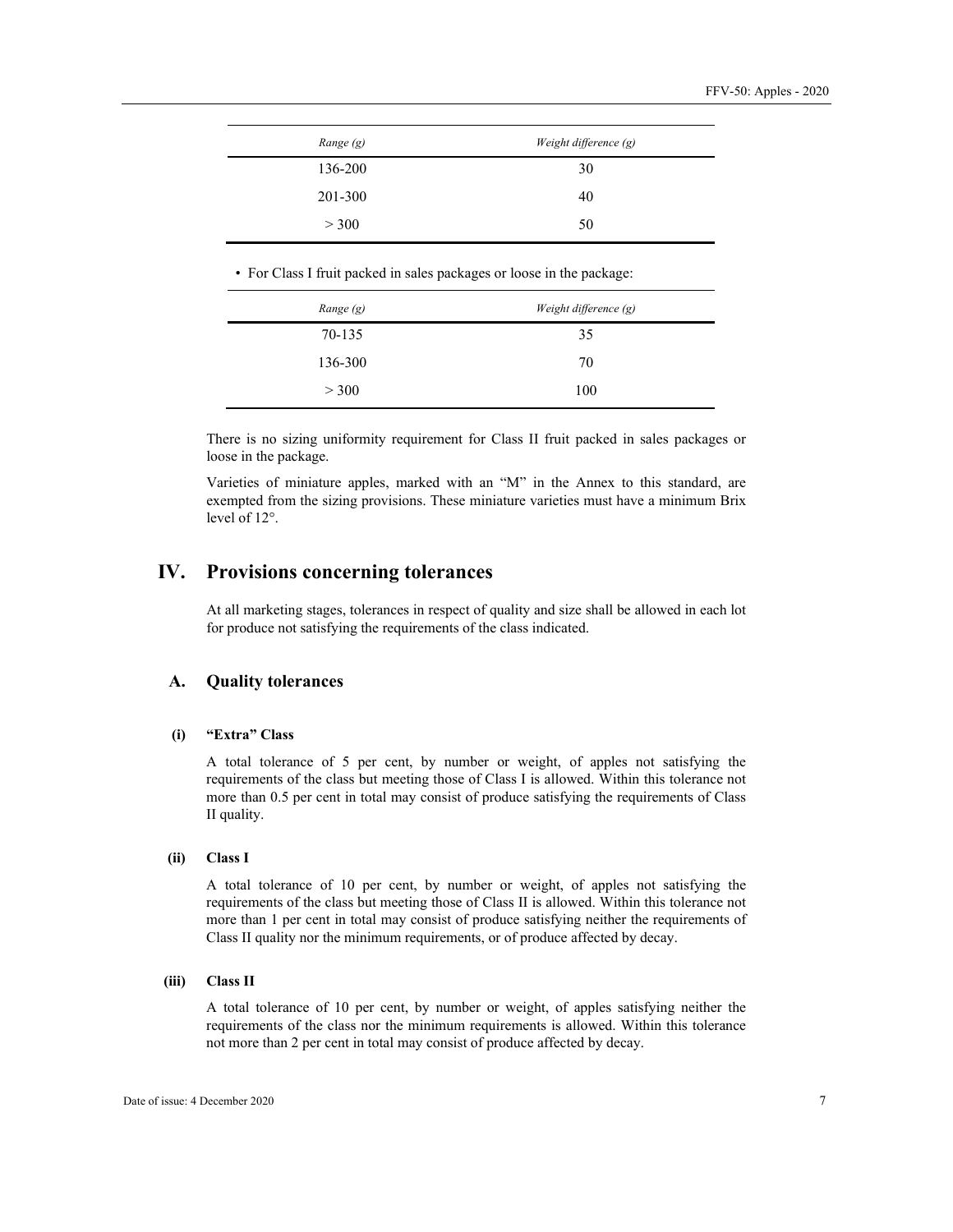#### **B. Size tolerances**

For all classes: a total tolerance of 10 per cent, by number or weight, of apples not satisfying the requirements as regards sizing is allowed. This tolerance may not be extended to include produce with a size:

- 5 mm or more below the minimum diameter;
- 10 g or more below the minimum weight.

### **V. Provisions concerning presentation**

#### **A. Uniformity**

The contents of each package must be uniform and contain only apples of the same origin, variety, quality, and size (if sized) and the same degree of ripeness.

In the case of the "Extra" Class, uniformity also applies to colouring.

However, a mixture of apples of distinctly different varieties may be packed together in a sales package, provided they are uniform in quality and, for each variety concerned, in origin. However, in case of those mixtures uniformity in size is not required.

The visible part of the contents of the package must be representative of the entire contents.

#### **B. Packaging**

The apples must be packed in such a way as to protect the produce properly. In particular, sales packages of a net weight exceeding 3 kg shall be sufficiently rigid to ensure proper protection of the produce.

The materials used inside the package must be clean and of a quality such as to avoid causing any external or internal damage to the produce. The use of materials, particularly of paper or stamps bearing trade specifications, is allowed, provided the printing or labelling has been done with non-toxic ink or glue.

Stickers individually affixed to the produce shall be such that, when removed, they neither leave visible traces of glue, nor lead to skin defects. Information lasered on single fruit should not lead to flesh or skin defects.

Packages must be free of all foreign matter.

## **VI. Provisions concerning marking**

Each package8 must bear the following particulars, in letters grouped on the same side, legibly and indelibly marked, and visible from the outside.

<sup>8</sup> These marking provisions do not apply to sales packages presented in packages. However, they do apply to sales packages (pre-packages) presented individually.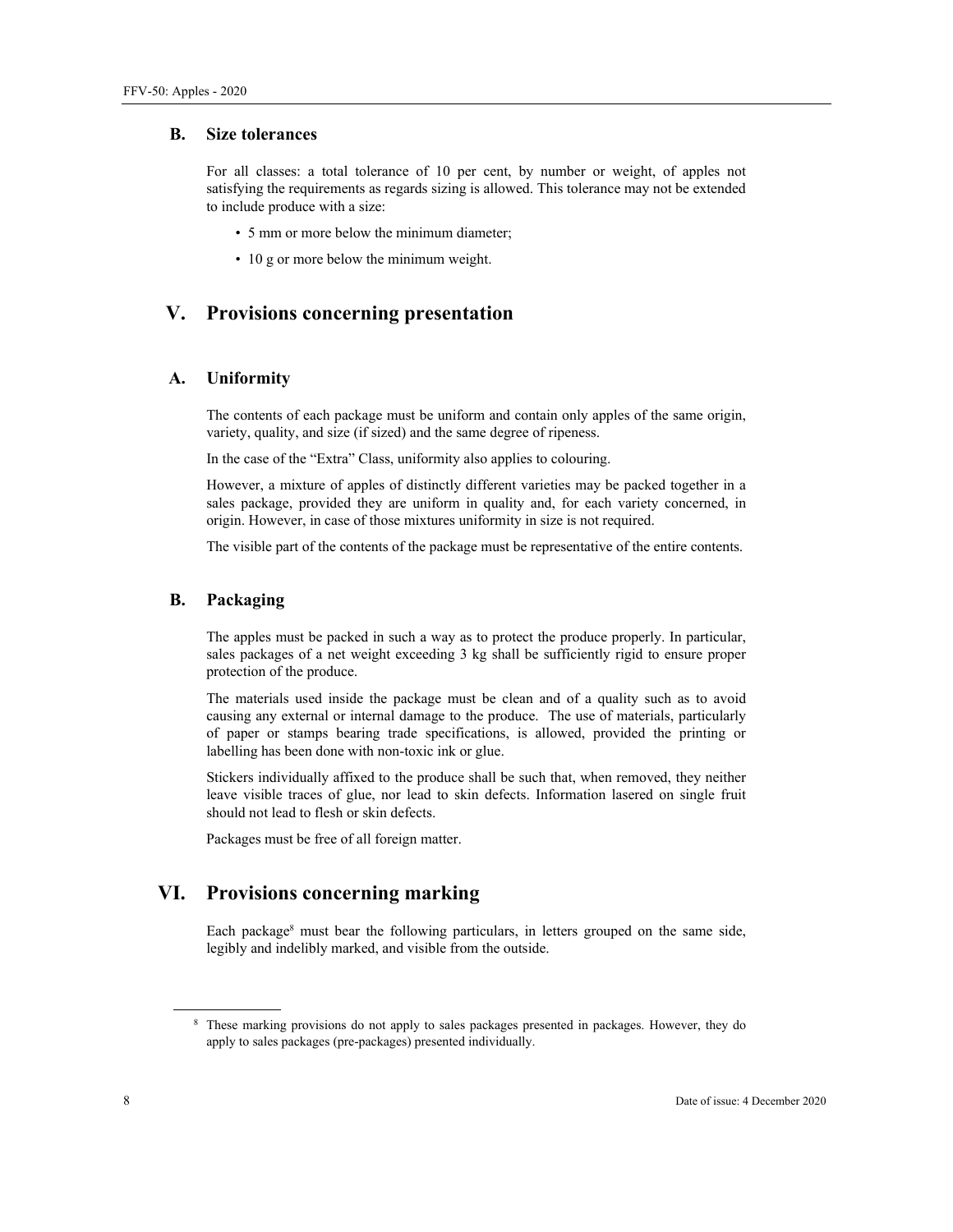#### **A. Identification**

Packer and/or dispatcher/exporter:

Name and physical address (e.g. street/city/region/postal code and, if different from the country of origin, the country) or a code mark officially recognized by the national authority9 if the country applying such a system is listed in the UNECE database.

#### **B. Nature of produce**

- "Apples" if the contents are not visible from the outside.
- Name of the variety. In the case of a mixture of apples of distinctly different varieties, names of the different varieties.

The name of the variety can be replaced by a synonym. A trade name<sup>10</sup> can only be given in addition to the variety or the synonym.

- In the case of mutants with varietal protection, this variety name can replace the basic variety name. In case of mutants without varietal protection, this mutant name can only be indicated in addition to the basic variety name.
- "Miniature variety", where appropriate.

#### **C. Origin of produce**

- Country of origin<sup>11</sup> and, optionally, district where grown, or national, regional or local place name.
- In the case of a mixture of distinctly different varieties of apples of different origins, the indication of each country of origin shall appear next to the name of the variety concerned.

#### **D. Commercial specifications**

- Class
- Size, or for fruit packed in rows and layers, number of units.

If identification is by the size, this should be expressed:

(a) for produce subject to the uniformity rules, as minimum and maximum diameters or minimum and maximum weight;

<sup>9</sup> The national legislation of a number of countries requires the explicit declaration of the name and address. However, in the case where a code mark is used, the reference "packer and/or dispatcher (or equivalent abbreviations)" has to be indicated in close connection with the code mark, and the code mark should be preceded by the ISO 3166 (alpha) country/area code of the recognizing country, if not

the country of origin. 10 A trade name can be a trademark for which protection has been sought or obtained or any other commercial denomination.<br><sup>11</sup> The full or a commonly used name should be indicated.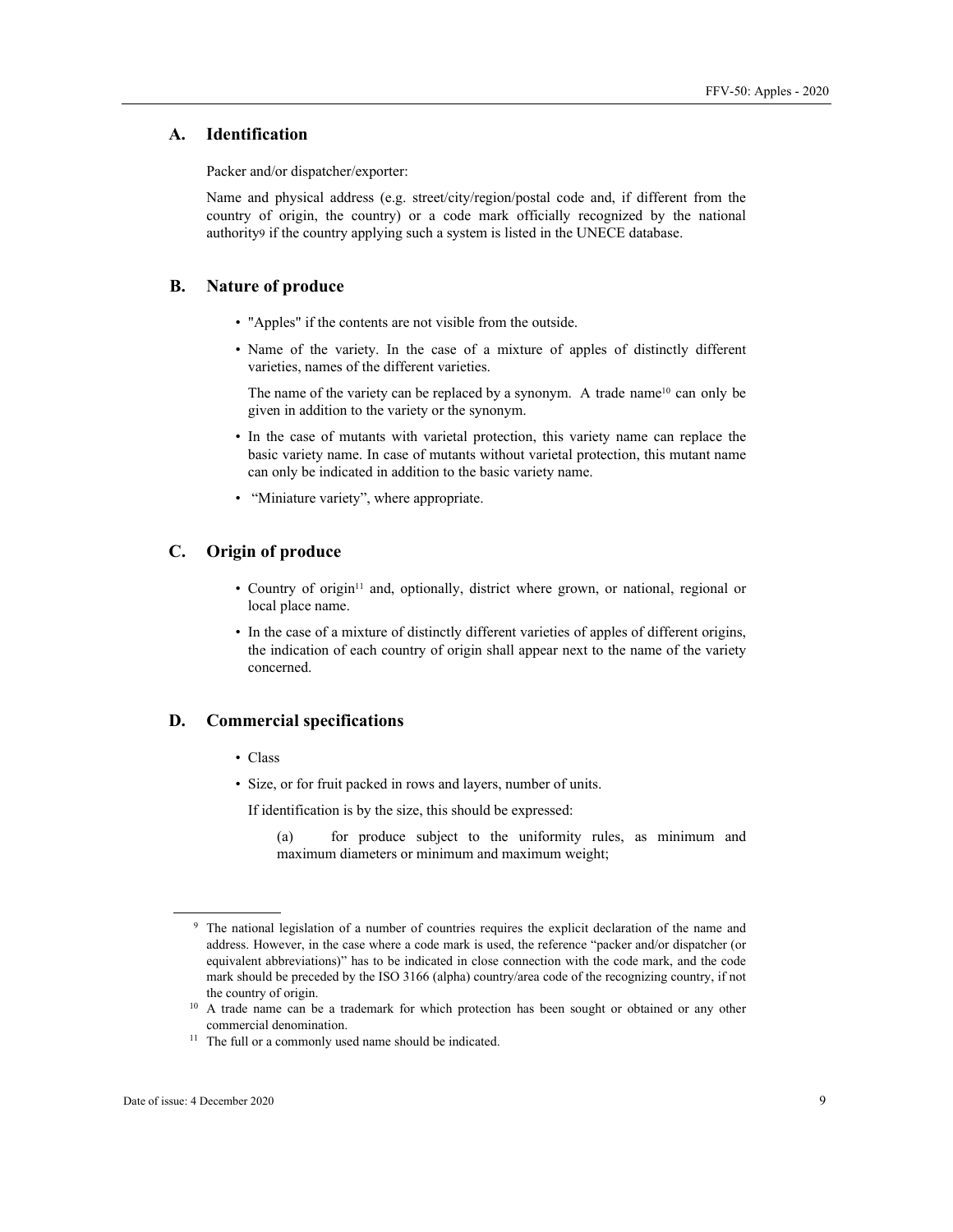(b) optionally, for produce not subject to the uniformity rules, as the diameter or weight of the smallest fruit in the package followed by "and over" or equivalent denomination or, if appropriate, the diameter or weight of the largest fruit in the package.

#### **E. Official control mark (optional)**

Adopted 1960

Last revised 2020

Aligned with the Standard Layout 2017

The OECD Scheme for the Application of International Standards for Fruit and Vegetables has published an explanatory illustrated brochure on the application of this standard. The publication may be obtained from the OECD bookshop at: www.oecdbookshop.org.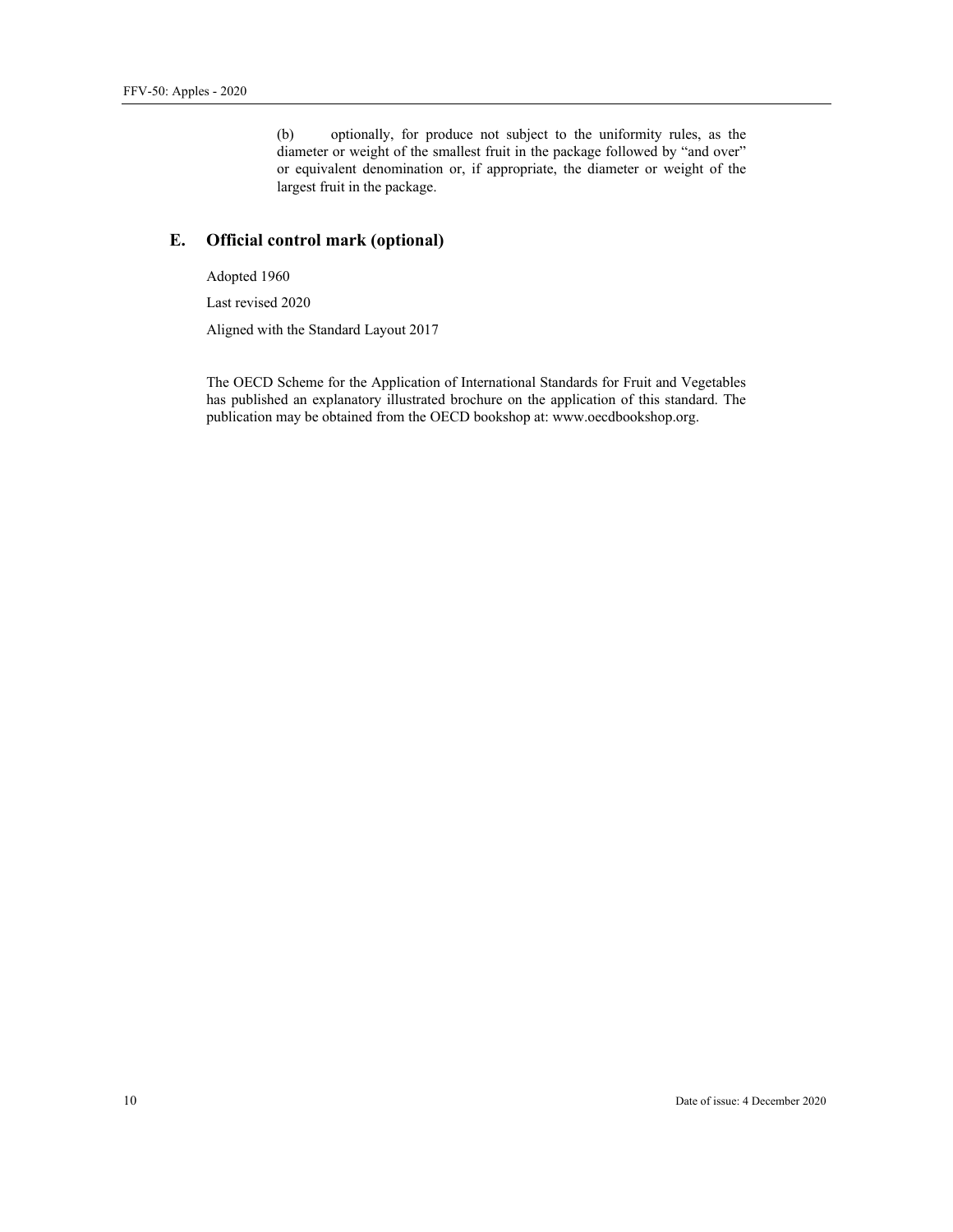## **Annex**

## **Non-exhaustive list of apple varieties providing a classification on colouring and russeting**<sup>12</sup>

Some of the varieties listed in the following may be marketed under names for which trademark protection has been sought or obtained in one or more countries. Names believed by the United Nations to be varietal names are listed in the first column. Other names by which the United Nations believes the variety may be known are listed in the second and third columns. None of these three columns is intended to include trademarks. References to known trademarks have been included in the fourth column for information only. The presence of any trademarks in the fourth column does not constitute any licence or permission to use that trademark – such licence must come directly from the trademark owner. In addition, the absence of a trademark in the fourth column does not constitute any indication that there is no registered/pending trademark for such a variety. For labelling requirements please refer to section VI of the standard.<sup>13</sup>

Legend:

 $\overline{a}$ 

 $M =$  miniature variety

 $R$  = russet variety

 $V =$ watercore

 $*$  = mutant without varietal protection but linked to a registered/protected trademark; mutants not marked with the asterisk are protected varieties.

Agricultural Standards Unit Economic Cooperation and Trade Division United Nations Economic Commission for Europe Palais des Nations, CH-1211 Geneva 10, Switzerland E-mail: agristandards@unece.org

<sup>&</sup>lt;sup>12</sup> Fruits of varieties that are not part of the list must be graded according to their varietal characteristics. Coloured varieties as well as those showing a characteristic russeting should be included in the list to provide information about the varietal characteristics. The update of the list may be requested through

the Specialized Section for the Standardization of Fresh Fruit and Vegetables. 13 Some of the varietal names listed in the first column may indicate varieties for which patent protection has been obtained in one or more countries. Such proprietary varieties may only be produced or traded by those authorized by the patent holder to do so under an appropriate licence. The United Nations takes no position as to the validity of any such patent or the rights of any such patent-holder or its licensee regarding the production or trading of any such variety.

The United Nations endeavoured to ensure that no trademark names are listed in columns 1, 2 and 3 of the table. However, it is the responsibility of any trademark owner to notify the United Nations promptly if a trademark name has been included in the table and to provide the United Nations (see address below) with an appropriate varietal, or generic name for the variety, as well as adequate evidence ownership of any applicable patent or trademark regarding such variety so that the list can be amended. Provided that no further information is needed from the trademark holder, the Working Party on Agricultural Quality Standards will change the list accordingly at the session following receipt of the information. The United Nations takes no position as to the validity of any such trademarks or the rights of any such trademark owners or their licensees.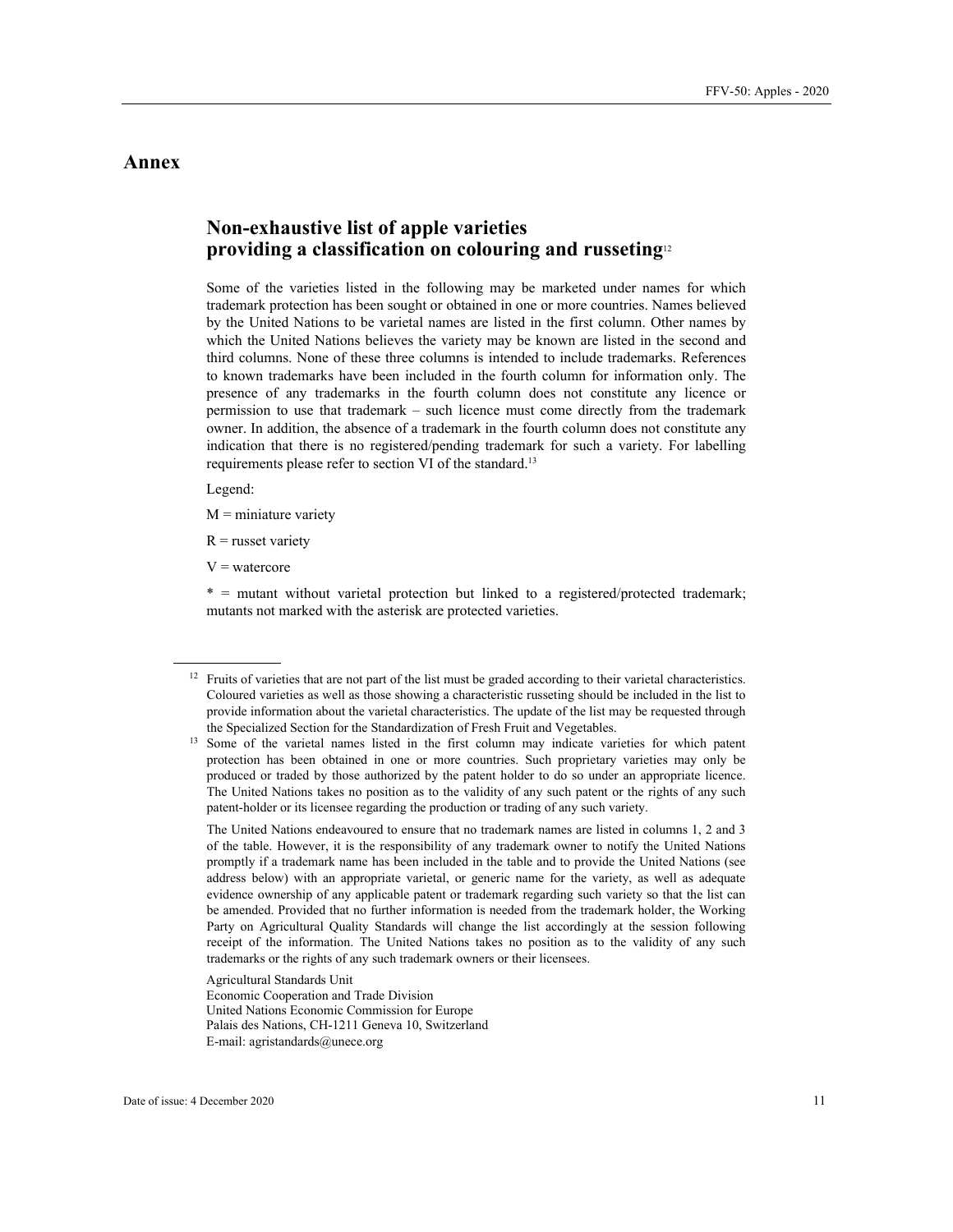| Variety            | Mutant                          | Synonyms                                    | Trademarks                                                               | Colour Group             | Additional<br>specifications   |
|--------------------|---------------------------------|---------------------------------------------|--------------------------------------------------------------------------|--------------------------|--------------------------------|
| Variété            | Mutant                          | Synonymes                                   | Marque<br>commerciale                                                    | Groupe de<br>coloration  | Autres caractéristiques        |
| Разновидность      | Мутант                          | Синонимы                                    | Торговые знаки                                                           | <b>Tpynna</b><br>окраски | Дополнительные<br>спецификации |
| African Red        |                                 |                                             | African Carmine ™                                                        | $\, {\bf B}$             |                                |
| Akane              |                                 | Tohoku 3, Primerouge                        |                                                                          | $\, {\bf B}$             |                                |
| Alkmene            |                                 | Early Windsor                               |                                                                          | $\mathsf{C}$             |                                |
| Alwa               |                                 |                                             |                                                                          | B                        |                                |
| Amasya             |                                 |                                             |                                                                          | B                        |                                |
| Ambrosia           |                                 |                                             | Ambrosia <sup>®</sup>                                                    | $\bf{B}$                 |                                |
| Annurca            |                                 |                                             |                                                                          | $\, {\bf B}$             |                                |
| Ariane             |                                 |                                             | Les Naturianes ®                                                         | B                        |                                |
| Arlet              |                                 | <b>Swiss Gourmet</b>                        |                                                                          | B                        | $\mathbb{R}$                   |
| AW 106             |                                 |                                             | Sapora <sup>®</sup>                                                      | $\mathbf C$              |                                |
| Belgica            |                                 |                                             |                                                                          | $\, {\bf B}$             |                                |
| Belle de Boskoop   |                                 | Schone van Boskoop,<br>Goudreinette         |                                                                          | D                        | $\mathbb{R}$                   |
|                    | Boskoop rouge                   | Red Boskoop, Roter<br>Boskoop, Rode Boskoop |                                                                          | $\bf{B}$                 | $\mathbf R$                    |
|                    | Boskoop Valastrid               |                                             |                                                                          | $\, {\bf B}$             | ${\bf R}$                      |
| Berlepsch          |                                 | Freiherr von Berlepsch                      |                                                                          | $\mathbf C$              |                                |
|                    | Berlepsch rouge                 | Red Berlepsch, Roter<br>Berlepsch           |                                                                          | $\bf{B}$                 |                                |
| Bonita             |                                 |                                             |                                                                          | A                        |                                |
| Braeburn           |                                 |                                             |                                                                          | $\, {\bf B}$             |                                |
|                    | Hidala                          |                                             | Hillwell <sup>®</sup>                                                    | $\boldsymbol{A}$         |                                |
|                    | Joburn                          |                                             | Aurora ™,<br>Red Braeburn <sup>TM</sup> ,<br>Southern Rose <sup>TM</sup> | $\mathbf{A}$             |                                |
|                    | Lochbuie Red<br><b>Braeburn</b> |                                             |                                                                          | $\mathbf{A}$             |                                |
|                    | Mahana Red<br>Braeburn          |                                             | Redfield <sup>®</sup>                                                    | $\mathbf{A}$             |                                |
|                    | Mariri Red                      |                                             | Eve ™, Aporo ®                                                           | A                        |                                |
|                    | Royal Braeburn                  |                                             |                                                                          | $\mathbf{A}$             |                                |
| Bramley's Seedling |                                 | Bramley, Triomphe de<br>Kiel                |                                                                          | ${\rm D}$                |                                |
| Cardinal           |                                 |                                             |                                                                          | B                        |                                |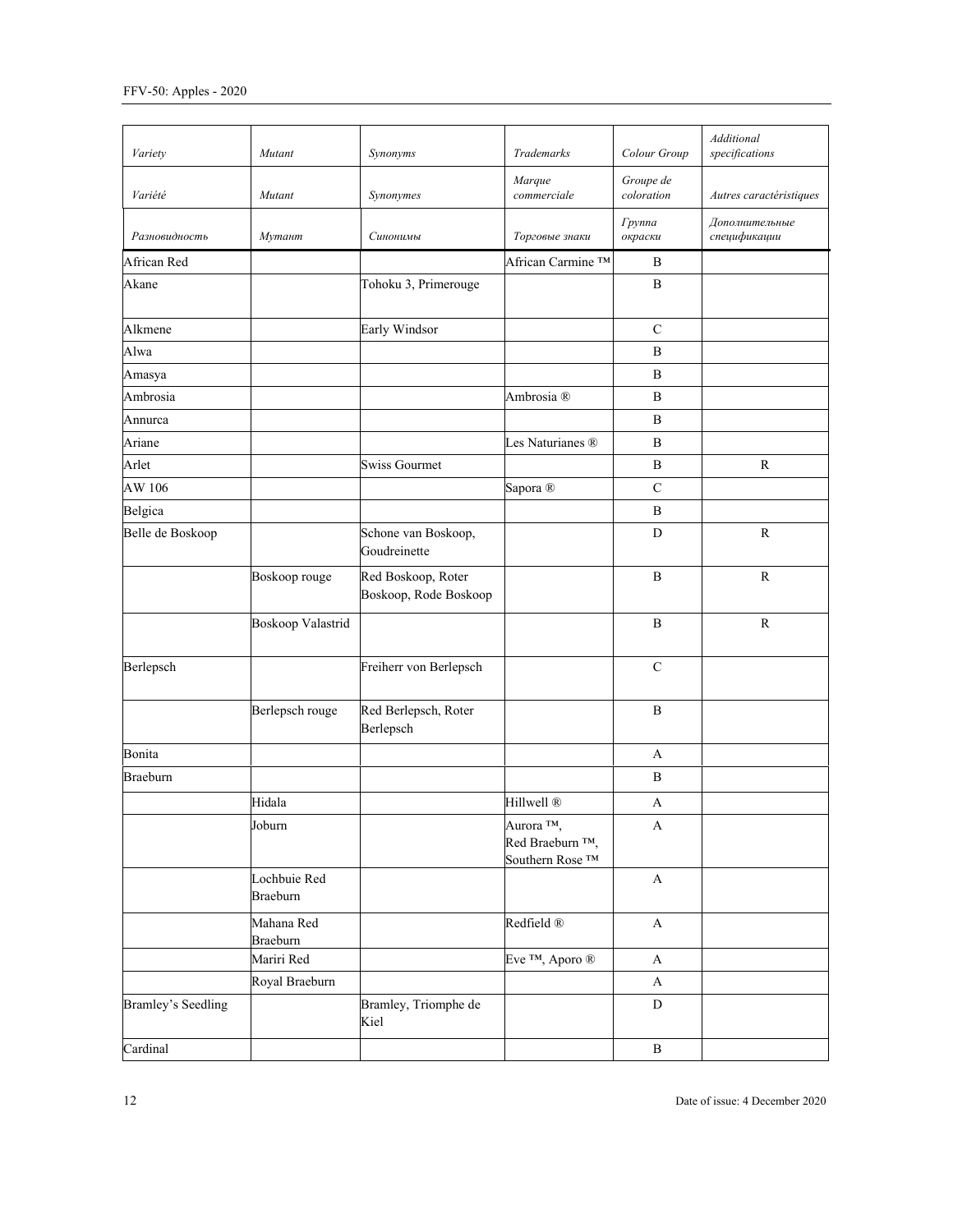| Variety                | Mutant                    | Synonyms               | Trademarks                           | Colour Group             | Additional<br>specifications   |
|------------------------|---------------------------|------------------------|--------------------------------------|--------------------------|--------------------------------|
| Variété                | Mutant                    | Synonymes              | Marque<br>commerciale                | Groupe de<br>coloration  | Autres caractéristiques        |
| Разновидность          | Мутант                    | Синонимы               | Торговые знаки                       | <b>Tpynna</b><br>окраски | Дополнительные<br>спецификации |
| Caudle                 |                           |                        | Cameo ®,<br>Camela <sup>®</sup>      | B                        |                                |
|                        | Cauflight                 |                        | Cameo ®,<br>Camela <sup>®</sup>      | A                        |                                |
| CIV323                 |                           |                        | Isaaq ®                              | B                        |                                |
| CIVG198                |                           |                        | Modi <sup>®</sup>                    | A                        |                                |
| Civni                  |                           |                        | Rubens ®                             | B                        |                                |
| Collina                |                           |                        |                                      | ${\bf C}$                |                                |
| Coop 38                |                           |                        | Goldrush ®,<br>Delisdor <sup>®</sup> | D                        | ${\bf R}$                      |
| Coop 39                |                           |                        | Crimson Crisp ®                      | A                        |                                |
| Coop 43                |                           |                        | Juliet <sup>®</sup>                  | B                        |                                |
| Coromandel Red         |                           | Corodel                |                                      | А                        |                                |
| Cortland               |                           |                        |                                      | B                        |                                |
| Cox's Orange Pippin    |                           | Cox Orange, Cox's O.P. |                                      | $\mathbf C$              | $\mathbb{R}$                   |
| Cripps Pink            |                           |                        | Pink Lady ®,<br>Flavor Rose ®        | $\mathsf{C}$             |                                |
|                        | Lady in Red               |                        | Pink Lady <sup>®</sup>               | $\, {\bf B}$             |                                |
|                        | Rosy Glow                 |                        | Pink Lady ®                          | B                        |                                |
|                        | <b>Ruby Pink</b>          |                        |                                      | B                        |                                |
| Cripps Red             |                           |                        | Sundowner <sup>TM</sup> ,<br>Joya ®  | B                        |                                |
| Dalinbel               |                           |                        | Antares ®                            | $\bf{B}$                 | ${\bf R}$                      |
| Dalitron               |                           |                        | Altess <sup>®</sup>                  | D                        |                                |
| Delblush               |                           |                        | Tentation ®                          | D                        |                                |
| Delcorf                |                           |                        | Delbarestivale ®                     | $\mathbf C$              |                                |
|                        | Celeste                   |                        |                                      | $\, {\bf B}$             |                                |
|                        | <b>Bruggers Festivale</b> |                        | Sissired <sup>®</sup>                | $\boldsymbol{\rm{A}}$    |                                |
|                        | Dalili                    |                        | Ambassy ®                            | A                        |                                |
|                        | Wonik <sup>*</sup>        |                        | Appache ®                            | $\mathbf{A}$             |                                |
| Delcoros               |                           |                        | Autento ®                            | $\mathbf{A}$             |                                |
| Delgollune             |                           |                        | Delbard Jubilé ®                     | $\, {\bf B}$             |                                |
| Delicious ordinaire    |                           | Ordinary Delicious     |                                      | $\, {\bf B}$             |                                |
| Discovery              |                           |                        |                                      | ${\bf C}$                |                                |
| Dykmanns Zoet          |                           |                        |                                      | $\mathbf C$              |                                |
| <b>Egremont Russet</b> |                           |                        |                                      | D                        | $\mathbb{R}$                   |
| Elise                  |                           | De Roblos, Red Delight |                                      | $\mathbf{A}$             |                                |
|                        |                           |                        |                                      |                          |                                |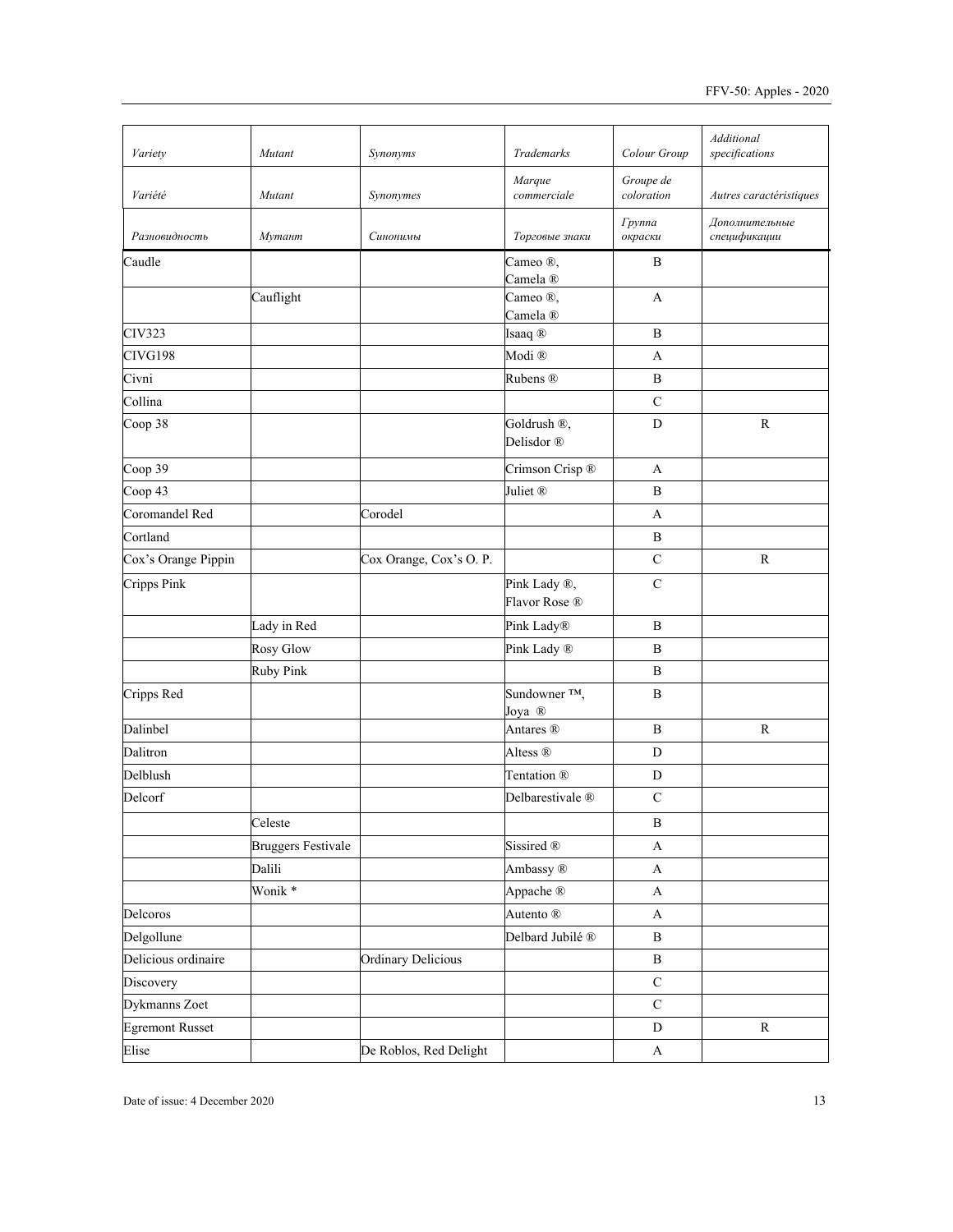| Variety       | Mutant           | Synonyms   | Trademarks            | Colour Group             | <b>Additional</b><br>specifications |
|---------------|------------------|------------|-----------------------|--------------------------|-------------------------------------|
| Variété       | Mutant           | Synonymes  | Marque<br>commerciale | Groupe de<br>coloration  | Autres caractéristiques             |
| Разновидность | Мутант           | Синонимы   | Торговые знаки        | <b>Tpynna</b><br>окраски | Дополнительные<br>спецификации      |
| Elstar        |                  |            |                       | $\mathbf C$              |                                     |
|               | Bel-El           |            | Red Elswout ®         | ${\bf C}$                |                                     |
|               | Daliest          |            | Elista ®              | ${\bf C}$                |                                     |
|               | Daliter          |            | Elton <sup>TM</sup>   | $\mathbf C$              |                                     |
|               | Elshof           |            |                       | $\mathsf{C}$             |                                     |
|               | Elstar Boerekamp |            | Excellent Star ®      | ${\bf C}$                |                                     |
|               | Elstar Palm      |            | Elstar PCP ®          | $\mathsf{C}$             |                                     |
|               | Goedhof          |            | Elnica ®              | $\mathbf C$              |                                     |
|               | Red Elstar       |            |                       | $\mathsf{C}$             |                                     |
|               | <b>RNA9842</b>   |            | Red Flame ®           | $\mathbf C$              |                                     |
|               | Valstar          |            |                       | $\mathbf C$              |                                     |
|               | Vermuel          |            | Elrosa ®              | $\mathbf C$              |                                     |
| Empire        |                  |            |                       | A                        |                                     |
| Fengapi       |                  |            | Tessa ®               | B                        |                                     |
| Fiesta        |                  | Red Pippin |                       | $\mathbf C$              |                                     |
| Fresco        |                  |            | Wellant ®             | $\, {\bf B}$             | $\mathbb{R}$                        |
| Fuji          |                  |            |                       | $\, {\bf B}$             | $\mathbf{V}$                        |
|               | Aztec            |            | Fuji Zhen ®           | A                        | $\ensuremath{\mathbf{V}}$           |
|               | <b>Brak</b>      |            | Fuji Kiku ® 8         | B                        | $\mathbf{V}$                        |
|               | FUCIV51          |            | SAN-CIV <sup>®</sup>  | A                        | $\ensuremath{\mathbf{V}}$           |
|               | Fuji Fubrax      |            | Fuji Kiku ® Fubrax    | $\, {\bf B}$             | $\ensuremath{\mathbf{V}}$           |
|               | Fuji Supreme     |            |                       | A                        | $\mathbf{V}$                        |
|               | Fuji VW          |            | King Fuji ®           | A                        | $\mathbf V$                         |
|               | Heisei Fuji      |            | Beni Shogun ®         | A                        | $\ensuremath{\mathbf{V}}$           |
|               | Raku-Raku        |            |                       | B                        | $\mathbf V$                         |
| Gala          |                  |            |                       | ${\bf C}$                |                                     |
|               | Alvina           |            |                       | $\mathbf{A}$             |                                     |
|               | ANABP 01         |            | Bravo TM              | $\mathbf{A}$             |                                     |
|               | Baigent          |            | Brookfield ®          | $\mathbf{A}$             |                                     |
|               | Bigigalaprim     |            | Early Red Gala ®      | $\mathbf{A}$             |                                     |
|               | Devil Gala       |            |                       | $\mathbf{A}$             |                                     |
|               | Fengal           |            | Gala Venus            | $\mathbf A$              |                                     |
|               | Gala Schnico     |            | Schniga <sup>®</sup>  | $\mathbf{A}$             |                                     |
|               | Gala Schnico Red |            | Schniga <sup>®</sup>  | $\mathbf{A}$             |                                     |
|               | Galafresh        |            | Breeze ®              | A                        |                                     |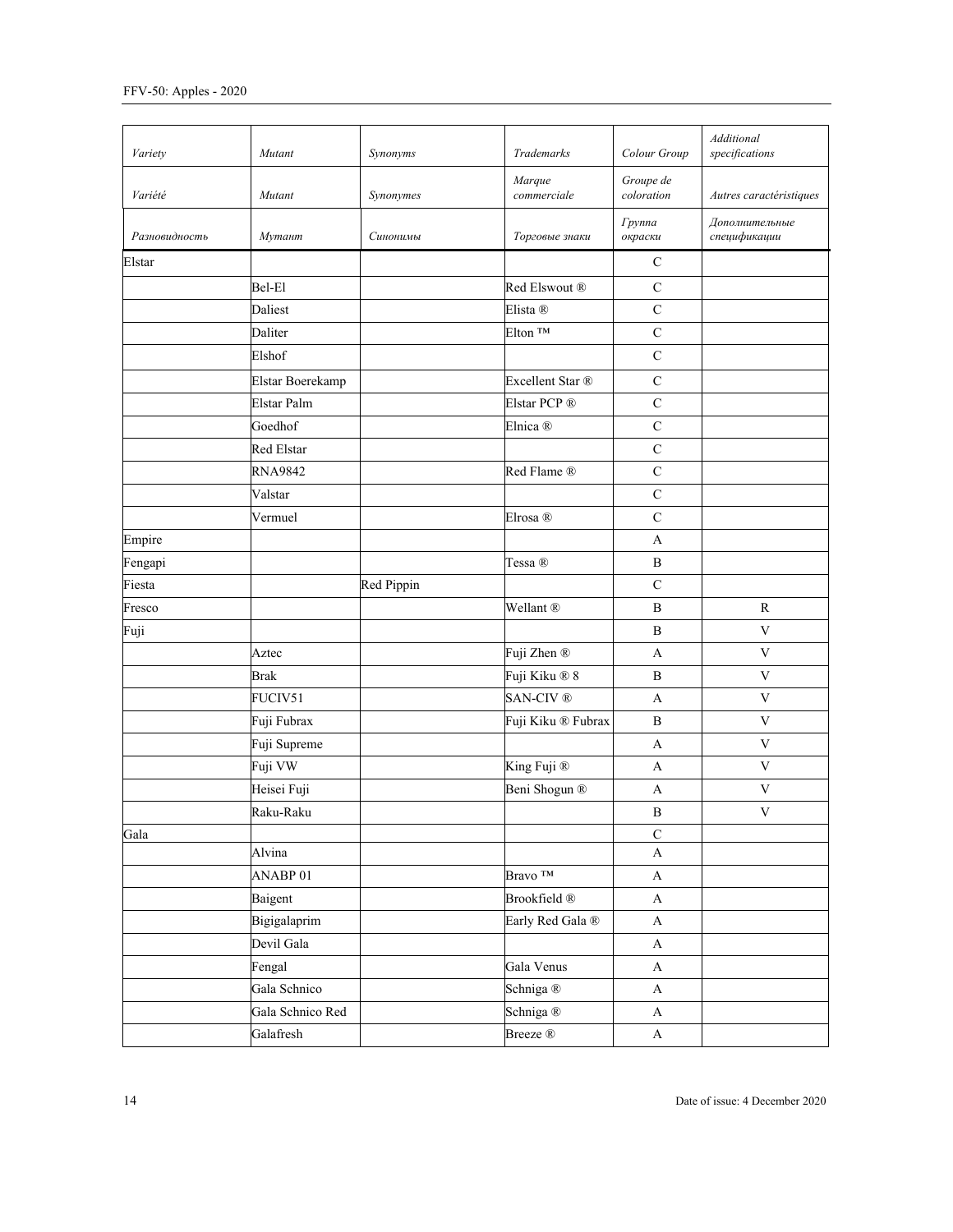| Variety             | Mutant                              | Synonyms    | Trademarks                                            | Colour Group             | Additional<br>specifications   |
|---------------------|-------------------------------------|-------------|-------------------------------------------------------|--------------------------|--------------------------------|
| Variété             | Mutant                              | Synonymes   | Marque<br>commerciale                                 | Groupe de<br>coloration  | Autres caractéristiques        |
| Разновидность       | Мутант                              | Синонимы    | Торговые знаки                                        | <b>Tpynna</b><br>окраски | Дополнительные<br>спецификации |
|                     | Galaval                             |             |                                                       | A                        |                                |
|                     | Galaxy                              |             | Selekta ®                                             | B                        |                                |
|                     | Gilmac                              |             | Neon <sup>®</sup>                                     | A                        |                                |
|                     | Imperial Gala                       |             |                                                       | $\, {\bf B}$             |                                |
|                     | Jugala                              |             |                                                       | $\bf{B}$                 |                                |
|                     | Mitchgla                            |             | Mondial Gala ®                                        | $\bf{B}$                 |                                |
|                     | Natali Gala                         |             |                                                       | B                        |                                |
|                     | Regal Prince                        |             | Gala Must ®                                           | $\bf{B}$                 |                                |
|                     | Royal Beaut                         |             |                                                       | A                        |                                |
|                     | Simmons                             |             | Buckeye ® Gala                                        | A                        |                                |
|                     | Tenroy                              |             | Royal Gala ®                                          | B                        |                                |
|                     | ZoukG1                              |             | Gala One®                                             | A                        |                                |
| Galmac              |                                     |             | Camelot <sup>®</sup>                                  | B                        |                                |
| Gloster             |                                     |             |                                                       | $\bf{B}$                 |                                |
| Golden 972          |                                     |             |                                                       | $\mathbf D$              |                                |
| Golden Delicious    |                                     | Golden      |                                                       | D                        |                                |
|                     | CG10 Yellow                         |             | Smothee ®                                             | $\mathbf D$              |                                |
|                     | Delicious                           |             |                                                       |                          |                                |
|                     | <b>Golden Delicious</b><br>Reinders |             | Reinders <sup>®</sup>                                 | ${\bf D}$                |                                |
|                     | Golden Parsi                        |             | Da Rosa ®                                             | $\mathbf D$              |                                |
|                     | Leratess                            |             | Pink Gold ®                                           | $\mathbf D$              |                                |
|                     | Quemoni                             |             | Rosagold <sup>®</sup>                                 | D                        |                                |
| Goldstar            |                                     |             | Rezista Gold<br>Granny <sup>®</sup>                   | D                        |                                |
| Gradigold           |                                     |             | Golden<br>Supreme <sup>TM</sup> ,<br>Golden Extreme ™ | $\mathbf D$              |                                |
| Gradiyel            |                                     |             | Goldkiss <sup>®</sup>                                 | $\mathbf D$              |                                |
| <b>Granny Smith</b> |                                     |             |                                                       | ${\bf D}$                |                                |
|                     | Dalivair                            |             | Challenger <sup>®</sup>                               | ${\rm D}$                |                                |
| Gravensteiner       |                                     | Gravenstein |                                                       | $\mathbf D$              |                                |
| GS 66               |                                     |             | Fräulein ®                                            | $\, {\bf B}$             |                                |
| $HC2-1$             |                                     |             | Easy pep's!<br>Zingy ®                                | $\boldsymbol{\rm{A}}$    |                                |
| Hokuto              |                                     |             |                                                       | $\mathbf C$              |                                |
| Holsteiner Cox      |                                     | Holstein    |                                                       | $\mathbf C$              | ${\bf R}$                      |
| Honeycrisp          |                                     |             | Honeycrunch ®                                         | $\mathbf C$              |                                |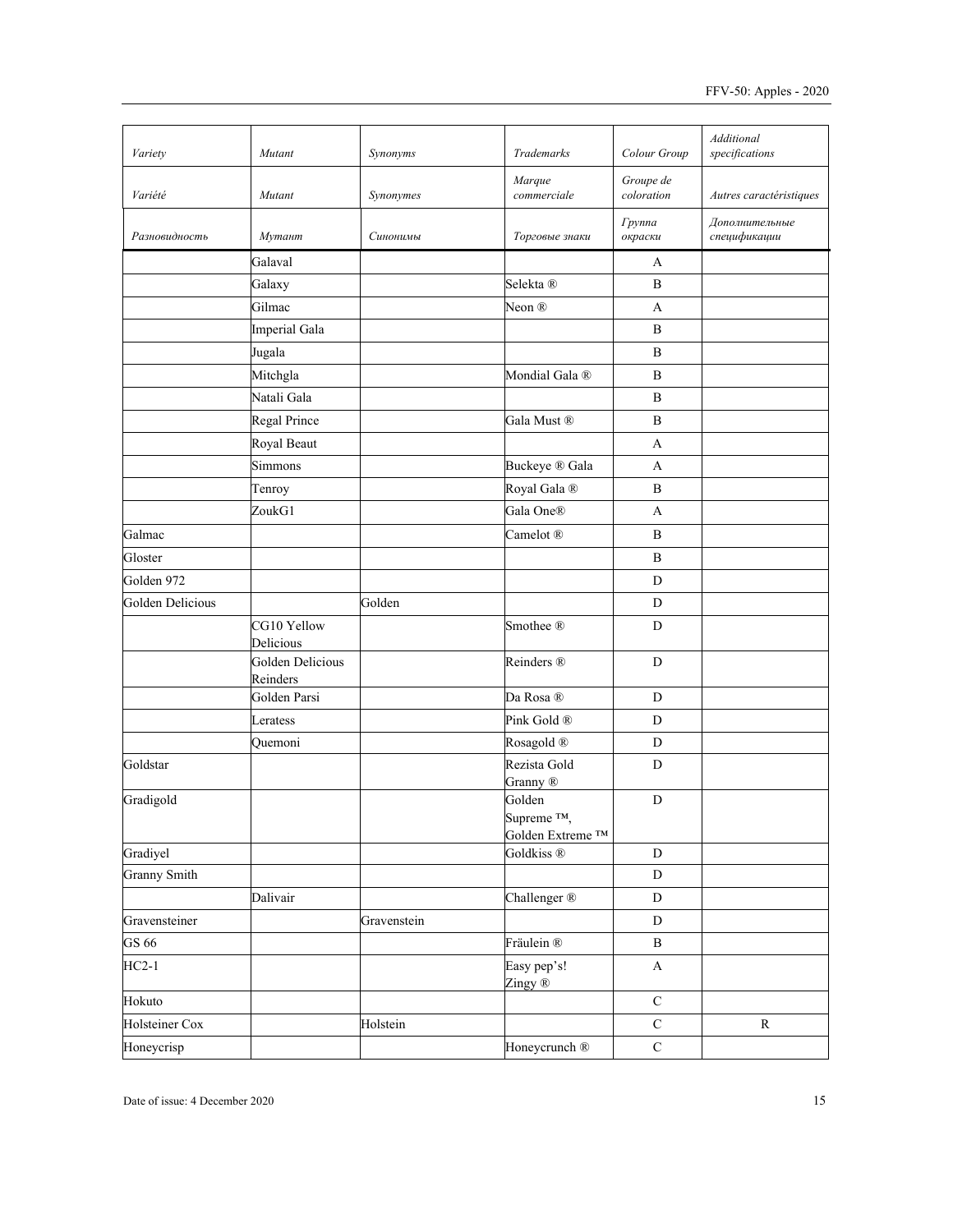| Variety               | Mutant                | Synonyms   | Trademarks                                    | Colour Group             | Additional<br>specifications   |
|-----------------------|-----------------------|------------|-----------------------------------------------|--------------------------|--------------------------------|
| Variété               | Mutant                | Synonymes  | Marque<br>commerciale                         | Groupe de<br>coloration  | Autres caractéristiques        |
| Разновидность         | Мутант                | Синонимы   | Торговые знаки                                | <b>Tpynna</b><br>окраски | Дополнительные<br>спецификации |
| Horneburger           |                       |            |                                               | $\mathbf D$              |                                |
| Idared                |                       |            |                                               | $\, {\bf B}$             |                                |
|                       | Idaredest             |            |                                               | $\, {\bf B}$             |                                |
|                       | Najdared              |            |                                               | B                        |                                |
| Ingrid Marie          |                       |            |                                               | $\, {\bf B}$             | $\mathbb{R}$                   |
| Inored                |                       |            | Story ®, LoliPop ®                            | $\mathbf{A}$             |                                |
| James Grieve          |                       |            |                                               | ${\rm D}$                |                                |
| Jonagold              |                       |            |                                               | $\mathbf C$              |                                |
|                       | Early Jonagold        |            | Milenga ®                                     | $\mathbf C$              |                                |
|                       | Dalyrian              |            |                                               | $\mathbf C$              |                                |
|                       | Decosta               |            |                                               | $\mathbf C$              |                                |
|                       | Jonagold<br>Boerekamp |            | Early Queen ®                                 | $\mathbf C$              |                                |
|                       | Jonagold Novajo       | Veulemanns |                                               | $\mathbf C$              |                                |
|                       | Jonagored             |            | Morren's<br>Jonagored <sup>®</sup>            | $\mathbf C$              |                                |
|                       | Jonagored Supra       |            | Morren's<br>Jonagored <sup>®</sup><br>Supra ® | $\mathbf C$              |                                |
|                       | Red Jonaprince        |            | Wilton's ®, Red<br>Prince ®                   | $\mathbf C$              |                                |
|                       | Rubinstar             |            |                                               | $\mathsf{C}$             |                                |
|                       | Schneica              | Jonica     |                                               | ${\bf C}$                |                                |
|                       | Vivista               |            |                                               | $\mathbf C$              |                                |
| Jonathan              |                       |            |                                               | $\, {\bf B}$             |                                |
| Karmijn de Sonnaville |                       |            |                                               | ${\bf C}$                | ${\bf R}$                      |
| Kizuri                |                       |            | Morgana <sup>®</sup>                          | $\, {\bf B}$             |                                |
| Ladina                |                       |            |                                               | B                        |                                |
| La Flamboyante        |                       |            | Mairac ®                                      | B                        |                                |
| Laxton's Superb       |                       |            |                                               | $\mathsf C$              | ${\bf R}$                      |
| Ligol                 |                       |            |                                               | $\, {\bf B}$             |                                |
| Lobo                  |                       |            |                                               | $\, {\bf B}$             |                                |
| Lurefresh             |                       |            | Red Love ® Era ®                              | A                        |                                |
| Lureprec              |                       |            | Red Love ®<br>Circe ®                         | $\mathbf{A}$             |                                |
| Luregust              |                       |            | Redlove ®<br>Calypso ®                        | A                        |                                |
| Luresweet             |                       |            | Redlove ®<br>Odysso ®                         | A                        |                                |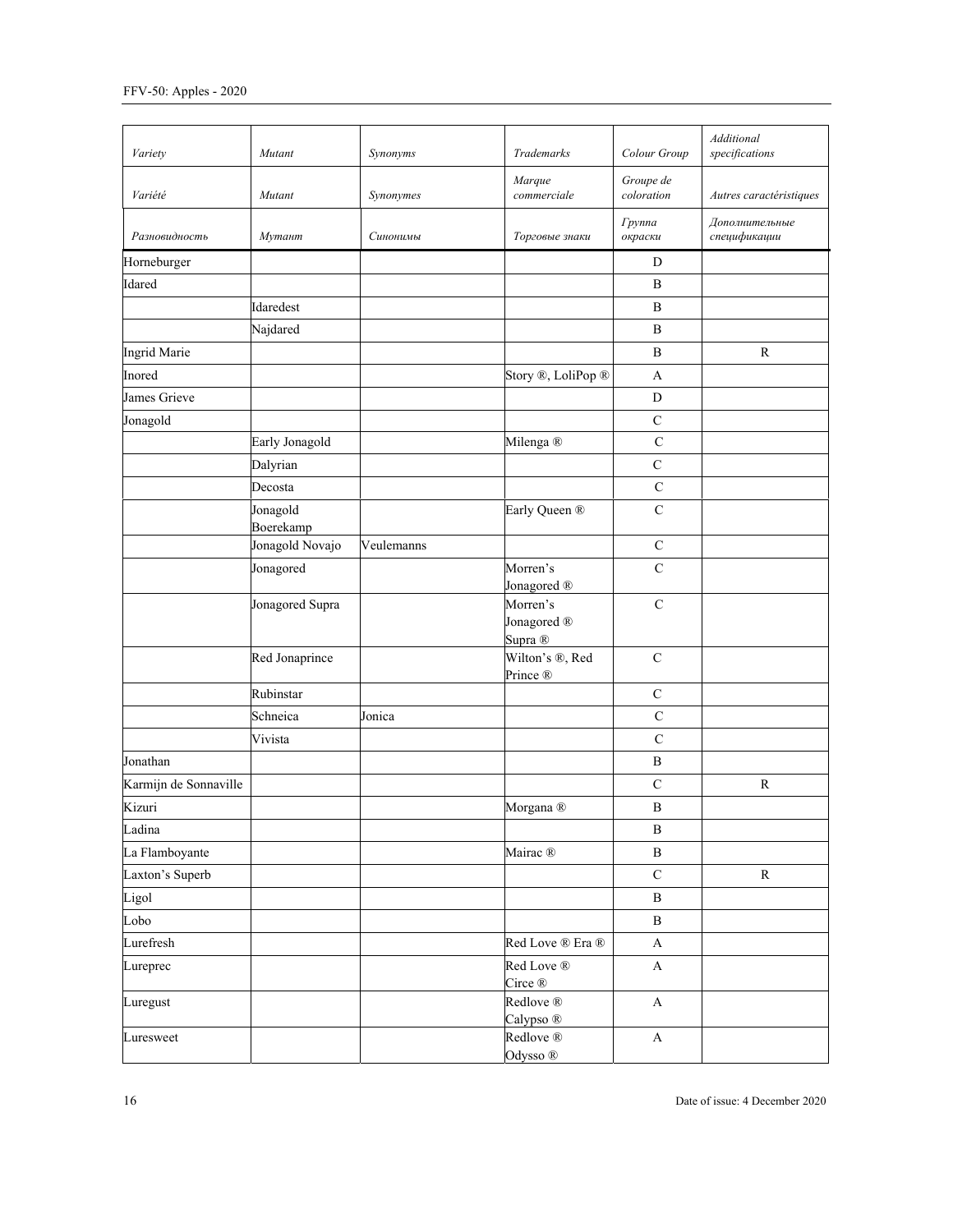| Variety          | Mutant    | Synonyms         | Trademarks                            | Colour Group             | Additional<br>specifications   |
|------------------|-----------|------------------|---------------------------------------|--------------------------|--------------------------------|
| Variété          | Mutant    | Synonymes        | Marque<br>commerciale                 | Groupe de<br>coloration  | Autres caractéristiques        |
| Разновидность    | Мутант    | Синонимы         | Торговые знаки                        | <b>Tpynna</b><br>окраски | Дополнительные<br>спецификации |
| Maigold          |           |                  |                                       | B                        |                                |
| Maribelle        |           |                  | Lola <sup>®</sup>                     | B                        |                                |
| MC38             |           |                  | Crimson Snow ®                        | A                        |                                |
| McIntosh         |           |                  |                                       | $\bf{B}$                 |                                |
| Melrose          |           |                  |                                       | $\mathsf{C}$             |                                |
| Milwa            |           |                  | Diwa ®, Junami ®                      | B                        |                                |
| Minneiska        |           |                  | SweeTango ®                           | B                        |                                |
| Moonglo          |           |                  |                                       | $\mathbf C$              |                                |
| Morgenduft       |           | Imperatore       |                                       | $\bf{B}$                 |                                |
| Mountain Cove    |           |                  | Ginger Gold TM                        | D                        |                                |
| Mored            |           |                  | Joly Red ®                            | A                        |                                |
| Mutsu            |           | Crispin          |                                       | $\mathbf D$              |                                |
| Newton           |           |                  |                                       | $\mathbf C$              |                                |
| Nicogreen        |           |                  | Greenstar ®                           | D                        |                                |
| Nicoter          |           |                  | Kanzi ®                               | B                        |                                |
| Northern Spy     |           |                  |                                       | $\mathsf{C}$             |                                |
| Ohrin            |           | Orin             |                                       | D                        |                                |
| Paula Red        |           |                  |                                       | B                        |                                |
| Pinova           |           |                  | Corail <sup>®</sup>                   | $\mathbf C$              |                                |
|                  | RoHo 3615 |                  | Evelina ®                             | $\, {\bf B}$             |                                |
| Piros            |           |                  |                                       | $\mathbf C$              |                                |
| Plumac           |           |                  | Koru <sup>®</sup>                     | $\bf{B}$                 |                                |
| Prem A153        |           |                  | Lemonade ®,<br>Honeymoon <sup>®</sup> | $\overline{C}$           |                                |
| Prem A17         |           |                  | Smitten ®                             | $\mathbf C$              |                                |
| Prem A280        |           |                  | Sweetie <sup>TM</sup>                 | B                        |                                |
| Prem A 96        |           |                  | Rockit <sup>TM</sup>                  | $\, {\bf B}$             | $\mathbf M$                    |
| R <sub>201</sub> |           |                  | Kissabel ® Rouge                      | $\boldsymbol{\rm{A}}$    |                                |
| Rafzubin         |           |                  | Rubinette ®                           | $\mathbf C$              |                                |
|                  | Frubaur   |                  | Rubinette ®<br>Rossina                | $\boldsymbol{\rm{A}}$    |                                |
|                  | Rafzubex  |                  | Rubinette ® Rosso                     | $\mathbf{A}$             |                                |
| Rajka            |           |                  | Rezista Romelike ®                    | $\, {\bf B}$             |                                |
| Regalyou         |           |                  | Candine ®                             | $\mathbf A$              |                                |
| Red Delicious    |           | Rouge Américaine |                                       | $\mathbf A$              |                                |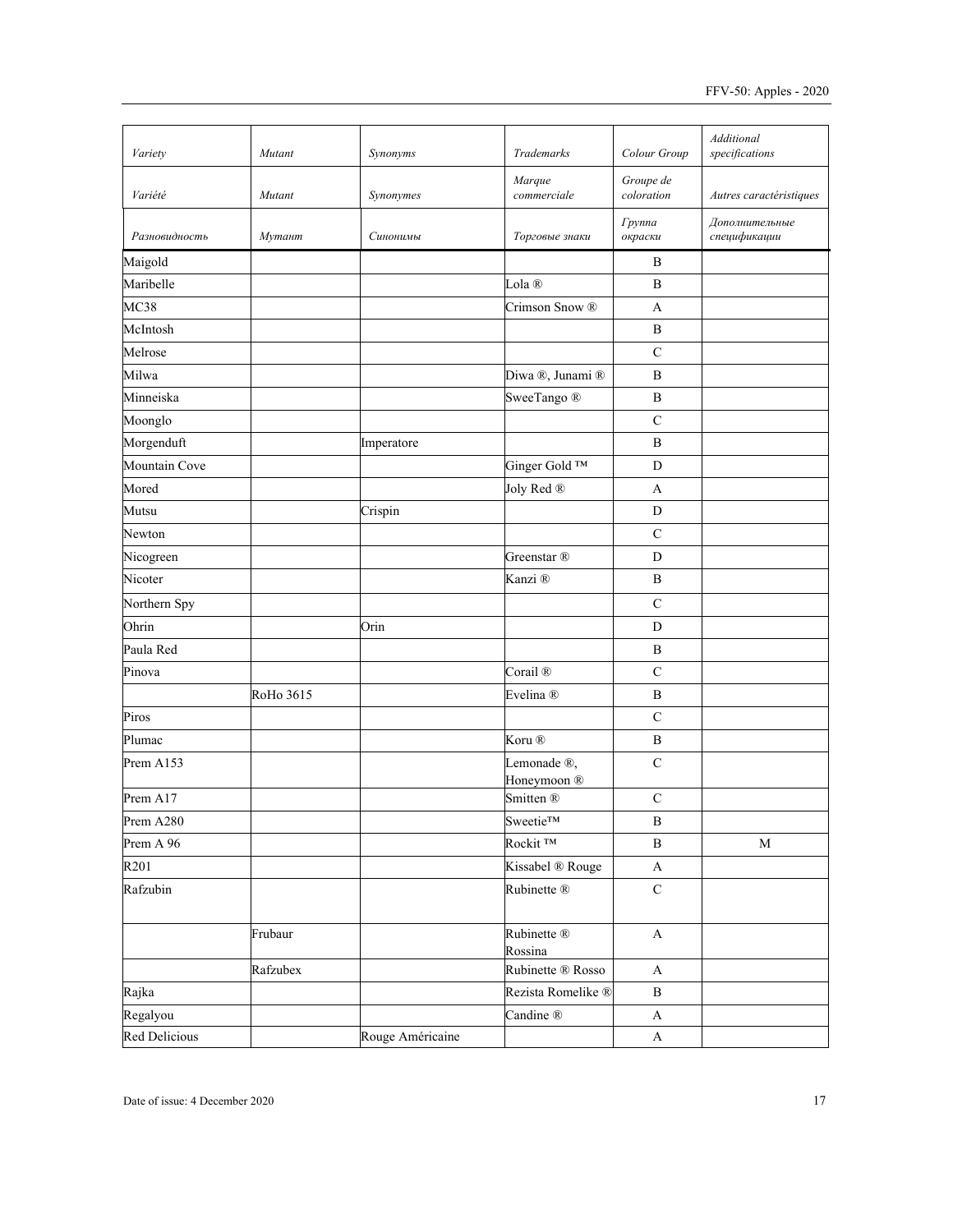| Variety                     | Mutant                 | Synonyms                               | Trademarks                                  | Colour Group             | Additional<br>specifications   |
|-----------------------------|------------------------|----------------------------------------|---------------------------------------------|--------------------------|--------------------------------|
| Variété                     | Mutant                 | Synonymes                              | Marque<br>commerciale                       | Groupe de<br>coloration  | Autres caractéristiques        |
| Разновидность               | Мутант                 | Синонимы                               | Торговые знаки                              | <b>Tpynna</b><br>окраски | Дополнительные<br>спецификации |
|                             | Camspur                |                                        | Red Chief®                                  | A                        |                                |
|                             | Erovan                 |                                        | Early Red One ®                             | A                        |                                |
|                             | Evasni                 |                                        | Scarlet Spur ®                              | A                        |                                |
|                             | <b>Stark Delicious</b> |                                        |                                             | A                        |                                |
|                             | <b>Starking</b>        |                                        |                                             | $\mathsf{C}$             |                                |
|                             | Starkrimson            |                                        |                                             | A                        |                                |
|                             | Starkspur              |                                        |                                             | A                        |                                |
|                             | Topred                 |                                        |                                             | A                        |                                |
|                             | Trumdor                |                                        | Oregon Spur<br>Delicious <sup>®</sup>       | A                        |                                |
| Reine des Reinettes         |                        | Gold Parmoné,<br>Goldparmäne           |                                             | $\mathbf C$              | $\overline{\mathbf{V}}$        |
| Reinette Grise du<br>Canada |                        | Graue Kanadarenette,<br>Renetta Canada |                                             | ${\bf D}$                | ${\mathbb R}$                  |
| RM1                         |                        |                                        | Red Moon ®                                  | A                        |                                |
| Rome Beauty                 |                        | Belle de Rome, Rome,<br>Rome Sport     |                                             | $\, {\bf B}$             |                                |
| RS1                         |                        |                                        | Red Moon ®                                  | A                        |                                |
| Rubelit                     |                        |                                        |                                             | A                        |                                |
| Rubin                       |                        |                                        |                                             | $\mathbf C$              |                                |
| Rubinola                    |                        |                                        |                                             | B                        |                                |
| Šampion                     |                        | Shampion, Champion,<br>Szampion        |                                             | $\mathbf{B}$             |                                |
|                             | Reno 2                 |                                        |                                             | A                        |                                |
|                             | Šampion Arno           | Szampion Arno                          |                                             | A                        |                                |
| Santana                     |                        |                                        |                                             | $\, {\bf B}$             |                                |
| Sciearly                    |                        |                                        | Pacific Beauty <sup>TM</sup> ,<br>NZ Beauty | A                        |                                |
| Scifresh                    |                        |                                        | Jazz TM                                     | $\, {\bf B}$             |                                |
| Sciglo                      |                        |                                        | Southern Snap TM                            | A                        |                                |
| Scilate                     |                        |                                        | Envy ®                                      | $\, {\bf B}$             |                                |
| Sciray                      |                        | GS48                                   |                                             | $\mathbf A$              |                                |
| Scired                      |                        |                                        | NZ Queen                                    | $\mathbf A$              | $\mathbf R$                    |
| Sciros                      |                        |                                        | Pacific Rose <sup>TM</sup> ,<br>NZ Rose     | A                        |                                |
| Senshu                      |                        |                                        |                                             | $\mathsf C$              |                                |
| Shinano Gold                |                        |                                        | Yello ®                                     | ${\bf D}$                |                                |